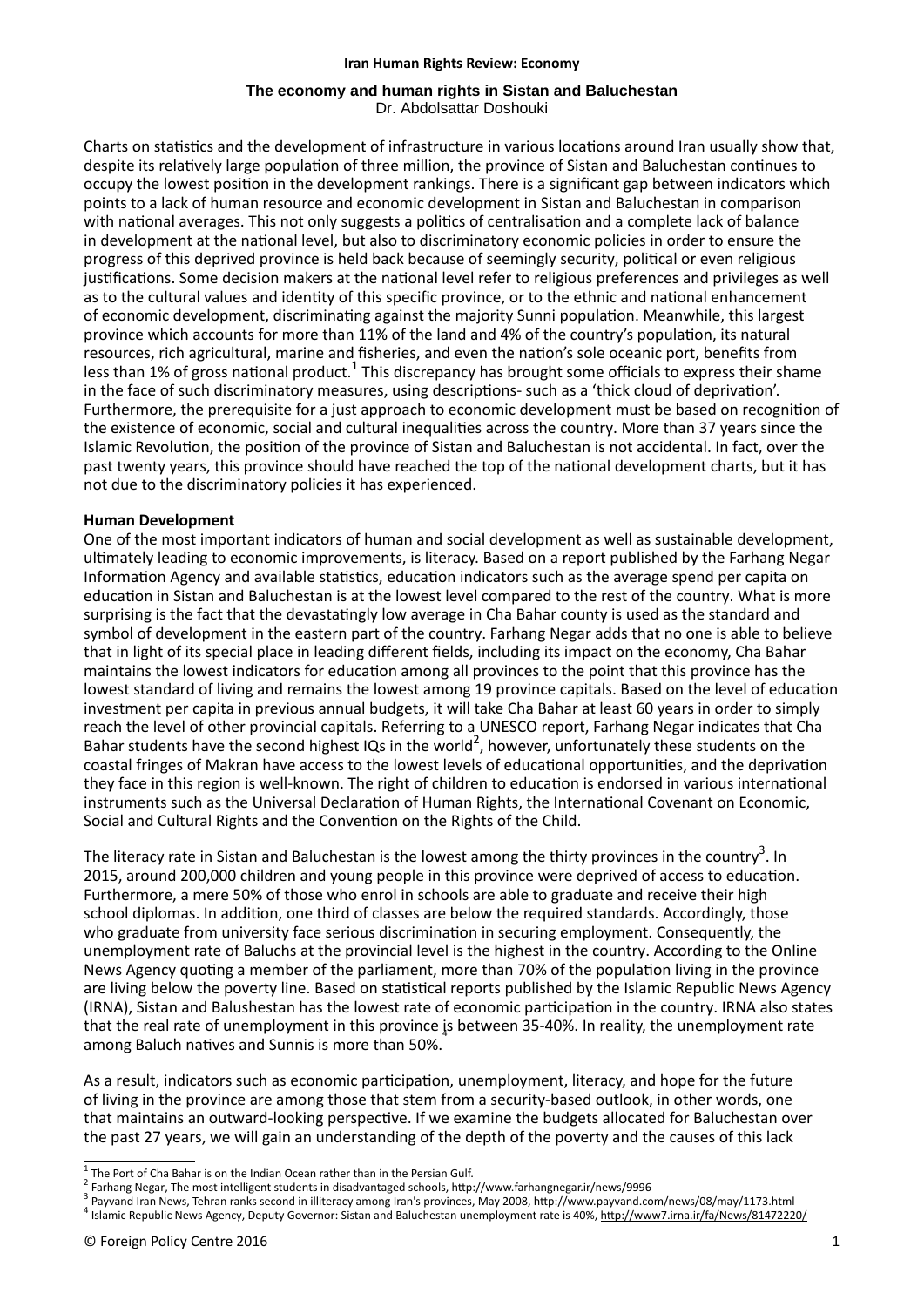of development. The security and policing budget for the province, whether looked at on a per capita or land area basis, in comparison with the national average, has been the highest in the country. This is while Baluchestan has the lowest per capita budget for development and expansion when compared to other provinces, either based on raw numbers, by proportion of the development budget or per capita compared to other provinces.<sup>5</sup>

The development budget of Baluchestan is less than 0.001% of the total national budget. More than half of the development budget is spent on security and policing in the province. While hundreds of billions of tumans (a unit of 10 rials) are spent to establish security and police stations and Revolutionary Guard Centres, many students continue to occupy sheds as classrooms. It must be noted that they are among those who are lucky enough to have a teacher and a shed.

# **Economic potential in Sistan and Baluchestan**

The province of Sistan and Baluchestan is positioned on the metal and mineral belt that stretches from the former Yugoslavia to Pakistan. These rich natural resources include metal and mineral deposits such as chromite, copper, manganese, lead, zinc, tin, tungsten, as well as deposits of non-metallic elements such as talc, magnesite (the medicinal plant of white flowers), as well as construction and decorative stones, in particular, granite. During recent exploration projects the Department of Archaeology, confirmed finding more than ten million tons of gold in Mir Javen.<sup>6</sup> In October 2012 Iranian experts located major sources of gaseous hydrates near Makran shores in Baluchestan.<sup>7</sup> The project manager in charge of this exploration emphasised that the volume of gas discovered is equal to Iran's total gas and oil sources.

From an industrial standpoint, given proper infrastructure, the development of human resources and other essential factors, this province will make a major contribution to marine and fisheries as well as to the manufacturing segments of the market. As an example, the Iranshahr Baluch textile factory with 2,500 employees, considered one of the largest textile units in the country, and one of the major production units established during the previous regime in Iran, is now operating with less than 200 employees and facilities that amount to a ruin. Even the production of handmade crafts and traditional products of Baluchestan, such as needlework, coin embroidery, pottery, kilim (woven carpet) production, knitted bags, jewellery making, mat weaving, wood turning and rug weaving are either destroyed or on the brink of elimination.

In terms of agriculture, Sistan and Baluchestan benefits from half a million hectares of farming land (barley, fallow, water) dedicated to agricultural and horticultural products. However, due to mismanagement, lack of support on the part of the government, and a failure to manage water resources, a significant portion of these lands are no longer conducive to agricultural production. For instance, not so long ago, benefiting from Hamoun, the third largest lake in Iran after Khazar and Oroumiyyeh, Sistan was considered the third largest source of cereal crops in Iran, but today it is a dry wasteland. Due to a lack of packaging, processing and branding, high quality and sweet dates from Baluchestan are now exported as Bam Mazafati dates.

## **The impact of the economy on the issue of human rights in the province**

Keeping in mind that the total number of primary students throughout the province amounts to approximately 550,000, lack of access to education for 200,000 children and young people in an underdeveloped province such as Baluchestan does not only amount to a catastrophe, but from a human rights perspective, it is a clear violation of the most basic rights of children. Poverty and injustice in every society across the world can serve as the bedrock of social maladies. In addition to economic discrimination and poverty in Sistan and Baluchestan, political and religious elements influence the rise of dissatisfaction among the masses. It is due to this that over the past three decades, and particularly over the past ten years, frictions and tensions borne out of a lack of provision and mismanagement have caused political dissatisfaction and objections on the part of the people.

In order to reduce opposition to such policies and suppress citizens' demands, the Islamic Republic has resorted to relying on using the security and police forces. The rate of executions in proportion to the

<u>%86%D8%B3%D8%AA%D8%A7%D9%86</u><br><sup>7</sup> Shana- Petro Energy Information, May 2012, <u>http://www.shana.ir/fa/newsagency/pdf/189712/%D8%A7%D8%AD%D8%AA</u> %D9%85%D8%A7%D9%84-%DA%A9%D8%B4%D9%81-%D8%B0%D8%AE%D8%A7%DB%8C%D8%B1-%D8%AC%D8%AF%DB%8C%D8%AF- %D9%87%DB%8C%D8%AF%D8%B1%D8%A7%D8%AA-%DA%AF%D8%A7%D8%B2%DB%8C-%D8%AF%D8%B1-%D8%AC%D9%86%D9%88%D8%A8- %D8%B4%D8%B1%D9%82-%DA%A9%D8%B4%D9%88%D8%B1

<sup>5</sup> Tabnak, Sistan and Baluchistan's resources, July 2015, http://www.tabnak.ir/fa/mobile/news/514426/%D8%B1%D8%AA%D8%A8%D9%87-31-%D8%B3%DB%8C%D8%B3%D8%AA%D8%A7%D9%86-%D9%88-%D8%A8%D9%84%D9%88%DA%86%D8%B3%D8%AA%D8%A7%D9%86-%D8%AF %D8%B1-%D8%AA%D9%88%D8%B3%D8%B9%D9%87%E2%80%8C%DB%8C%D8%A7%D9%81%D8%AA%DA%AF%DB%8C

<sup>&</sup>lt;sup>6</sup> IRIB, Gold Mountain in Sistan and Baluchestan, (in Farsi), January 2016, http://www.iribnews.ir/fa/news/988212/%DA%A9%D9%88%D9%87-%D8%B7%D9%84%D8%A7-%D8%AF%D8%B1-%D8%B3%D9%8A%D8%B3%D8%AA%D8%A7%D9%86-%D9%88-%D8%A8%D9%84%D9%88%DA